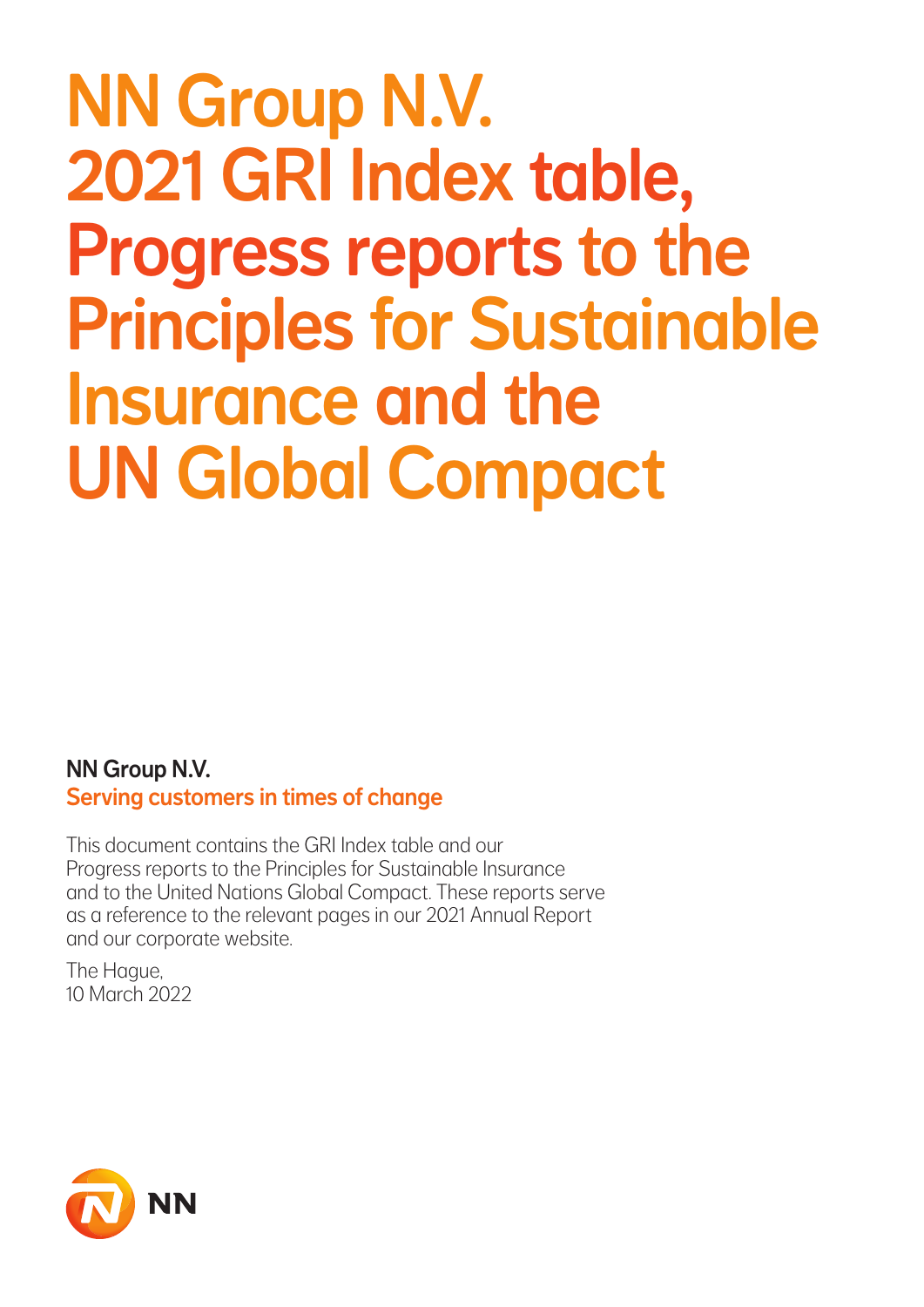

Principles for Sustainable Insurance

United Nations Global Compact

# GRI Index table

Our Annual Report report has been prepared in accordance with the GRI Standards: Core option. This entails that we report at least one indicator for our material topics. In case we report on more indicators, these are also included in the table.

| Reference                                   |
|---------------------------------------------|
| <b>AR</b> Annual Report<br>MN Group website |

|           | <b>Indicator</b> Description of indicator                                     |                          | Reference                                                                                                                                                                            |  |  |  |  |
|-----------|-------------------------------------------------------------------------------|--------------------------|--------------------------------------------------------------------------------------------------------------------------------------------------------------------------------------|--|--|--|--|
|           | <b>General standard disclosures</b>                                           |                          |                                                                                                                                                                                      |  |  |  |  |
| $102 - 1$ | Name of the organisation                                                      | (AR)                     | Contact and legal information                                                                                                                                                        |  |  |  |  |
| $102 - 2$ | Activities, brands, products, and services                                    | <b>AR</b>                | Who we are                                                                                                                                                                           |  |  |  |  |
| $102 - 3$ | Location of headquarters                                                      | <b>AR</b>                | Contact and legal information                                                                                                                                                        |  |  |  |  |
| $102 - 4$ | Location of operations                                                        | AR)<br>œ                 | Who we are<br>Who we are                                                                                                                                                             |  |  |  |  |
| $102 - 5$ | Ownership and legal form                                                      | AR.                      | How we are organised                                                                                                                                                                 |  |  |  |  |
| $102 - 6$ | Markets served                                                                |                          | Who we are. Notes to the consolidated annual accounts<br>(Note 33)                                                                                                                   |  |  |  |  |
| 102-7     | Scale of the organisation                                                     | <b>AR</b>                | Who we are, Our strategy and performance - NN Group,<br>Netherlands Life, Netherlands Non-life, Banking, Insurance<br>Europe, Japan Life, Asset Management, Other, Facts and figures |  |  |  |  |
| $102 - 8$ | Information on employees and other workers                                    | <b>AR</b>                | We partially report on this disclosure in Creating value for our<br>stakeholders - Employees, Facts and figures                                                                      |  |  |  |  |
| $102 - 9$ | Supply chain                                                                  | <b>AR</b>                | Who we are, Creating value for our stakeholders - Society                                                                                                                            |  |  |  |  |
| 102-10    | Significant changes to the organisation and its supply chain                  | <b>AR</b>                | Our approach to reporting                                                                                                                                                            |  |  |  |  |
| 102-11    | Precautionary Principle or approach                                           | <b>AR</b>                | Notes to the consolidated annual accounts (Note 52)                                                                                                                                  |  |  |  |  |
| 102-12    | <b>External initiatives</b>                                                   | <b>AR</b><br>e           | Stakeholder engagement and international commitments<br>Sustainability/Governance, memberships and endorsements                                                                      |  |  |  |  |
| 102-13    | Membership of associations                                                    | <b>AR</b><br>$\bf e$     | Stakeholder engagement and international commitments<br>Sustainability/Governance, memberships and endorsements                                                                      |  |  |  |  |
| 102-14    | Statement from senior decision-maker                                          | <b>AR</b>                | Letter of the Chairman, Report of the Supervisory Board                                                                                                                              |  |  |  |  |
| 102-15    | Key impacts, risks, and opportunities                                         | <b>AR</b>                | Our operating environment, Our strategy                                                                                                                                              |  |  |  |  |
| 102-16    | Values, principles, standards, and norms of behaviour                         | <b>AR</b>                | Our values, Our Code of Conduct and other policies                                                                                                                                   |  |  |  |  |
| 102-17    | Mechanisms for advice and concerns about ethics                               | AR)<br>$\mathbf \bullet$ | Our values, Our Code of Conduct and other policies,<br>Notes to the consolidated annual accounts (Note 52)<br>Who we are/Corporate governance                                        |  |  |  |  |
| 102-18    | Governance structure                                                          | (AR)<br>e                | How we are organised, Corporate governance<br>Who we are/Corporate governance                                                                                                        |  |  |  |  |
| 102-19    | Delegating authority                                                          | (AR)<br>e                | How we are organised, Corporate governance<br>Who we are/Corporate governance                                                                                                        |  |  |  |  |
| 102-20    | Executive-level responsibility for economic, environmental, and social topics | <b>AR</b><br>$\bullet$   | How we are organised<br>Society/Governance, memberships and endorsements                                                                                                             |  |  |  |  |
| 102-21    | Consulting stakeholders on economic, environmental, and social topics         |                          | Our operating environment, Stakeholder engagement and<br>international commitments                                                                                                   |  |  |  |  |
| 102-22    | Composition of the highest governance body and its committees                 | <b>AR</b><br>e           | How we are organised, Corporate governance<br>Who we are/Corporate governance                                                                                                        |  |  |  |  |
| 102-23    | Chair of the highest governance body                                          | <b>AR</b>                | Corporate governance                                                                                                                                                                 |  |  |  |  |
| 102-24    | Nominating and selecting the highest governance body                          | <b>AR</b><br>$\bullet$   | Corporate governance<br>Who we are/Corporate governance                                                                                                                              |  |  |  |  |
| 102-25    | Conflicts of interest                                                         | (AR)<br>e                | Corporate governance<br>Who we are/Corporate governance                                                                                                                              |  |  |  |  |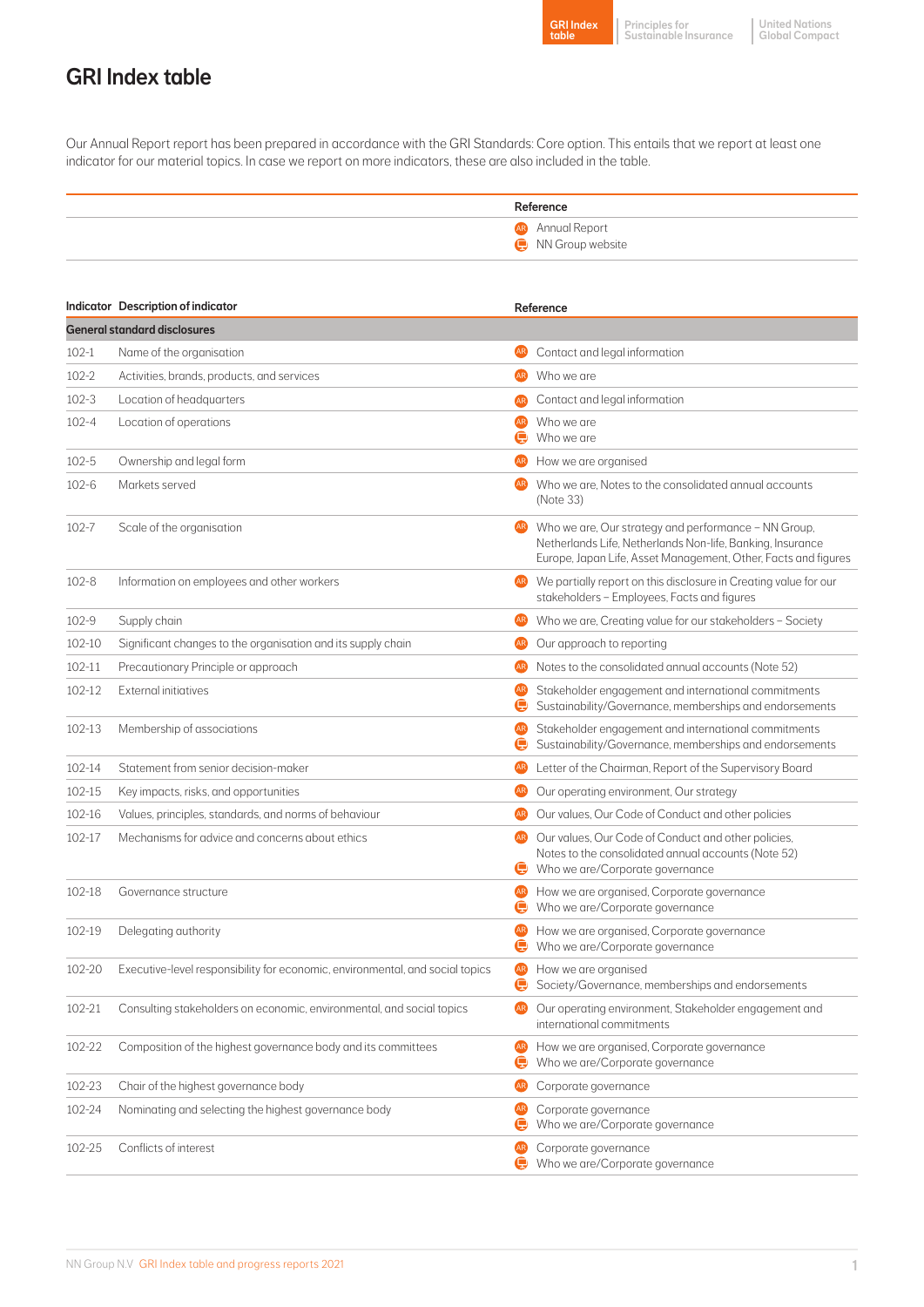#### **GRI Index table Continued**

|        | <b>Indicator</b> Description of indicator                                | Reference |                                                                                                                                                         |
|--------|--------------------------------------------------------------------------|-----------|---------------------------------------------------------------------------------------------------------------------------------------------------------|
| 102-26 | Role of highest governance body in setting purpose, values, and strategy | AR)       | Our values, How we are organised, Corporate governance                                                                                                  |
| 102-27 | Collective knowledge of highest governance body                          | <b>AR</b> | Our values, Report of the Supervisory Board                                                                                                             |
| 102-28 | Evaluating the highest governance body's performance                     | <b>AR</b> | Report of the Supervisory Board, Corporate governance,<br><b>Remuneration Report</b>                                                                    |
| 102-29 | Identifying and managing economic, environmental, and social impacts     | (AR)      | Our operating environment, How we are organised,<br>Corporate governance, Notes to the consolidated annual<br>accounts (Note 52)                        |
| 102-30 | Effectiveness of risk management processes                               | (AR)      | Our operating environment, Managing our risks,<br>Corporate governance, Notes to the consolidated<br>annual accounts (Note 52)                          |
| 102-31 | Review of economic, environmental, and social topics                     |           | Report of the Supervisory Board, Corporate governance                                                                                                   |
| 102-32 | Highest governance body's role in sustainability reporting               | AR)       | How we are organised, Our approach to reporting<br>Sustainability/Governance, memberships and endorsements                                              |
| 102-33 | Communicating critical concerns                                          | AR)       | Corporate governance, Report of the Supervisory Board                                                                                                   |
| 102-34 | Nature and total number of critical concerns                             | AR)       | Report of the Supervisory Board                                                                                                                         |
| 102-35 | Remuneration policies                                                    | AR)       | Remuneration report                                                                                                                                     |
| 102-36 | Process for determining remuneration                                     | AR)       | Remuneration report                                                                                                                                     |
| 102-37 | Stakeholders' involvement in remuneration                                | AR)       | Remuneration report                                                                                                                                     |
| 102-38 | Annual total compensation ratio                                          | AR)       | Remuneration report (aggregated level)                                                                                                                  |
| 102-39 | Percentage increase in annual total compensation ratio                   | AR)       | 2021 ratio not reported. For CEO compensation and staff<br>expenses, see Remuneration report and Notes to the<br>consolidated annual accounts (Note 28) |
| 102-40 | List of stakeholder groups                                               | <b>AR</b> | Stakeholder engagement and international commitments                                                                                                    |
| 102-41 | Collective bargaining agreements                                         |           | Empowering our people to be their best, Facts and figures                                                                                               |
| 102-42 | Identifying and selecting stakeholders                                   |           | Determining material topics, Stakeholder engagement<br>and international commitments                                                                    |
| 102-43 | Approach to stakeholder engagement                                       | AR)       | Determining material topics, Stakeholder engagement<br>and international commitments                                                                    |
| 102-44 | Key topics and concerns raised                                           | AR)       | Stakeholder engagement and international commitments                                                                                                    |
| 102-45 | Entities included in the consolidated financial statements               | AR)       | Notes to the consolidated annual accounts (Note 33)                                                                                                     |
| 102-46 | Defining report content and topic boundaries                             | AR)       | Our approach to reporting                                                                                                                               |
| 102-47 | List of material topics                                                  | AR)       | Determining material topics                                                                                                                             |
| 102-48 | Restatements of information                                              |           | Notes to the consolidated annual accounts (Note 1)                                                                                                      |
| 102-49 | Changes in reporting                                                     | <b>AR</b> | Our approach to reporting                                                                                                                               |
| 102-50 | Reporting period                                                         | <b>AR</b> | Our approach to reporting                                                                                                                               |
| 102-51 | Date of most recent report                                               | AR)       | Our approach to reporting                                                                                                                               |
| 102-52 | Reporting cycle                                                          | <b>AR</b> | Our approach to reporting                                                                                                                               |
| 102-53 | Contact point for questions regarding the report                         | <b>AR</b> | Contact and legal information                                                                                                                           |
| 102-54 | Claims of reporting in accordance with the GRI Standards                 | <b>AR</b> | Our approach to reporting                                                                                                                               |
| 102-55 | GRI content index                                                        | c         | 2021 GRI Index table                                                                                                                                    |
| 102-56 | External assurance                                                       | <b>AR</b> | Our approach to reporting, Assurance report<br>of the independent auditor                                                                               |

GRI Index table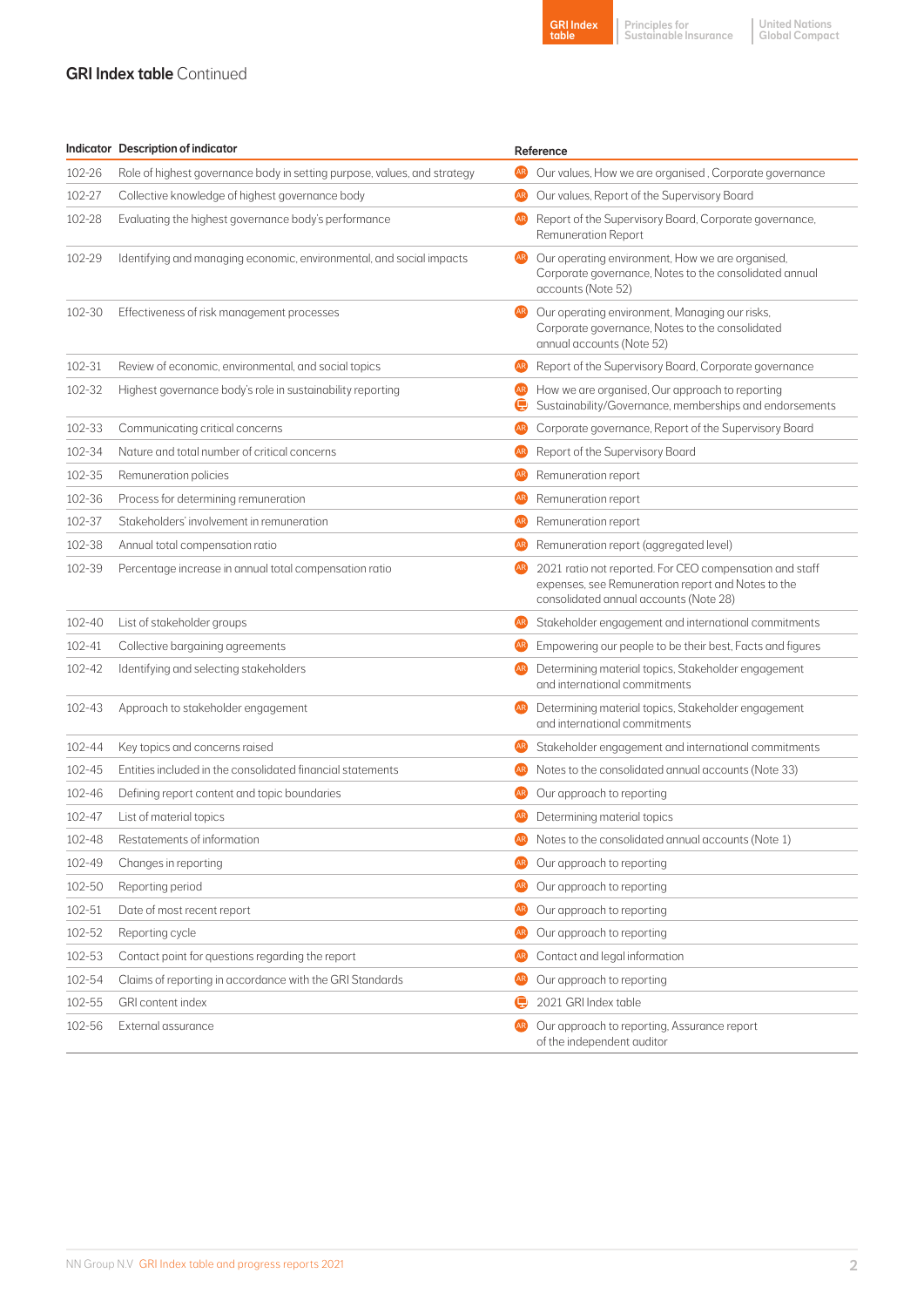#### **GRI Index table Continued**

|       | <b>GRI Index</b> |
|-------|------------------|
| table |                  |

Principles for Sustainable Insurance

United Nations Global Compact

|                                      | Indicator Description of indicator                                                                    |                | Reference                                                                                                                                      |  |  |  |
|--------------------------------------|-------------------------------------------------------------------------------------------------------|----------------|------------------------------------------------------------------------------------------------------------------------------------------------|--|--|--|
| <b>Specific standard disclosures</b> |                                                                                                       |                |                                                                                                                                                |  |  |  |
| Economic                             |                                                                                                       |                |                                                                                                                                                |  |  |  |
| 103                                  | Disclosure on Management Approach                                                                     | AR.            | Determining material topics, Our strategy,<br>Creating and sharing value                                                                       |  |  |  |
| $201-1$                              | Direct economic value generated and distributed                                                       | AR)            | Determining material topics, NN Group's strategic priorities,<br>Creating value for our stakeholders                                           |  |  |  |
| $201 - 2$                            | Financial implications and other risks and opportunities due to climate change                        | AR.            | Determining material topics, Our response to the Task Force on<br>Climate-related Financial Disclosures                                        |  |  |  |
| $201-3$                              | Defined benefit plan obligations and other retirement plans                                           | AR)            | Notes to the consolidated annual accounts (Note 28)                                                                                            |  |  |  |
| $202 - 2$                            | Proportion of senior management hired from the local community                                        | AR.            | Creating value for our stakeholders - Employees                                                                                                |  |  |  |
|                                      | Indirect economic impacts                                                                             |                |                                                                                                                                                |  |  |  |
| 103                                  | Disclosure on Management Approach                                                                     |                | Determining our material topics, Our strategy,<br>Creating value for our stakeholders                                                          |  |  |  |
| 203-1                                | Infrastructure investments and services supported                                                     | <b>AR</b>      | Creating value for our stakeholders, Facts and figures                                                                                         |  |  |  |
| 203-2                                | Significant indirect economic impacts                                                                 | <b>AR</b>      | Creating value for our stakeholders, Facts and figures                                                                                         |  |  |  |
| Anti-corruption                      |                                                                                                       |                |                                                                                                                                                |  |  |  |
| 103                                  | Disclosure on Management Approach                                                                     |                | Determining our material topics                                                                                                                |  |  |  |
| $205-1$                              | Operations assessed for risks related to corruption                                                   | Œ              | Notes to the consolidated annual accounts (Note 52)                                                                                            |  |  |  |
| $205 - 2$                            | Communication and training about anti-corruption policies and procedures                              |                | Our values, Notes to the consolidated annual accounts<br>(Note 52                                                                              |  |  |  |
| $205 - 3$                            | Confirmed incidents of corruption and actions taken                                                   |                | Facts and figures (incidents of fraud). Fraud and corruption<br>are also included in our operational risk management (process)                 |  |  |  |
| Environmental                        |                                                                                                       |                |                                                                                                                                                |  |  |  |
| 103                                  | Disclosure on Management Approach                                                                     |                | Determining our material topics, Creating a positive impact on<br>society                                                                      |  |  |  |
| 302-1                                | Energy consumption within the organisation                                                            |                | Creating a positive impact on society, Facts and figures                                                                                       |  |  |  |
| 302-2                                | Energy consumption outside of the organisation                                                        |                | Facts and figures                                                                                                                              |  |  |  |
| $302 - 3$                            | Energy intensity                                                                                      | <b>AR</b>      | Facts and figures                                                                                                                              |  |  |  |
| $302 - 4$                            | Reduction of energy consumption                                                                       |                | Creating a positive impact on society, Facts and figures                                                                                       |  |  |  |
| $305-1$                              | Direct (Scope 1) GHG emissions                                                                        | AR.            | Facts and figures                                                                                                                              |  |  |  |
| $305 - 2$                            | Energy indirect (Scope 2) GHG emissions                                                               |                | Facts and figures                                                                                                                              |  |  |  |
| $305 - 3$                            | Other indirect (Scope 3) GHG emissions                                                                | AR)            | Facts and figures                                                                                                                              |  |  |  |
| $305 - 4$                            | GHG emissions intensity                                                                               |                | Facts and figures                                                                                                                              |  |  |  |
| $305 - 5$                            | Reduction of GHG emissions                                                                            |                | Facts and figures                                                                                                                              |  |  |  |
| $308 - 1$                            | New suppliers that were screened using environmental criteria                                         | <b>AR</b>      | Creating a positive impact on society (process)                                                                                                |  |  |  |
| <b>Employment</b>                    |                                                                                                       |                |                                                                                                                                                |  |  |  |
| 103                                  | Disclosure on Management Approach                                                                     | <b>AR</b>      | Our strategy, Creating value for our stakeholders - Employees                                                                                  |  |  |  |
| 401-1                                | New employee hires and employee turnover                                                              | <b>AR</b>      | Facts and figures (aggregated level)                                                                                                           |  |  |  |
| 401-2                                | Benefits provided to full-time employees that are not provided to temporary<br>or part-time employees | <b>AR</b>      | Creating value for our stakeholders - Employees, Facts and<br>figures, Notes to the consolidated annual accounts (Note 28)                     |  |  |  |
| 402-1                                | Minimum notice periods regarding operational changes                                                  | AR)            | Creating value for our stakeholders - Employees                                                                                                |  |  |  |
| 403-2                                | Hazard identification, risk assessment, and incident investigation                                    | AR <sub></sub> | Creating value for our stakeholders - Employees, Facts and<br>figures (aggregated level)                                                       |  |  |  |
| 403-3                                | Occupational health services                                                                          | <b>AR</b>      | Creating value for our stakeholders - Employees                                                                                                |  |  |  |
| 403-4                                | Worker participation, consultation, and comunication on occupational<br>health & safety               | AR)            | Creating value for our stakeholders - Employees (Netherlands<br>only, not reported). Refer also to nn-group.com/careers                        |  |  |  |
|                                      | <b>Training &amp; education</b>                                                                       |                |                                                                                                                                                |  |  |  |
| 103                                  | Disclosure on Management Approach                                                                     | <b>AR</b>      | Our strategy, Creating value for our stakeholders                                                                                              |  |  |  |
| 404-1                                | Average hours of training per year per employee                                                       | <b>AR</b>      | We partially report on this disclosure in Creating value for our<br>stakeholders - Employees, Facts and figures (total spend and<br>spend/FTE) |  |  |  |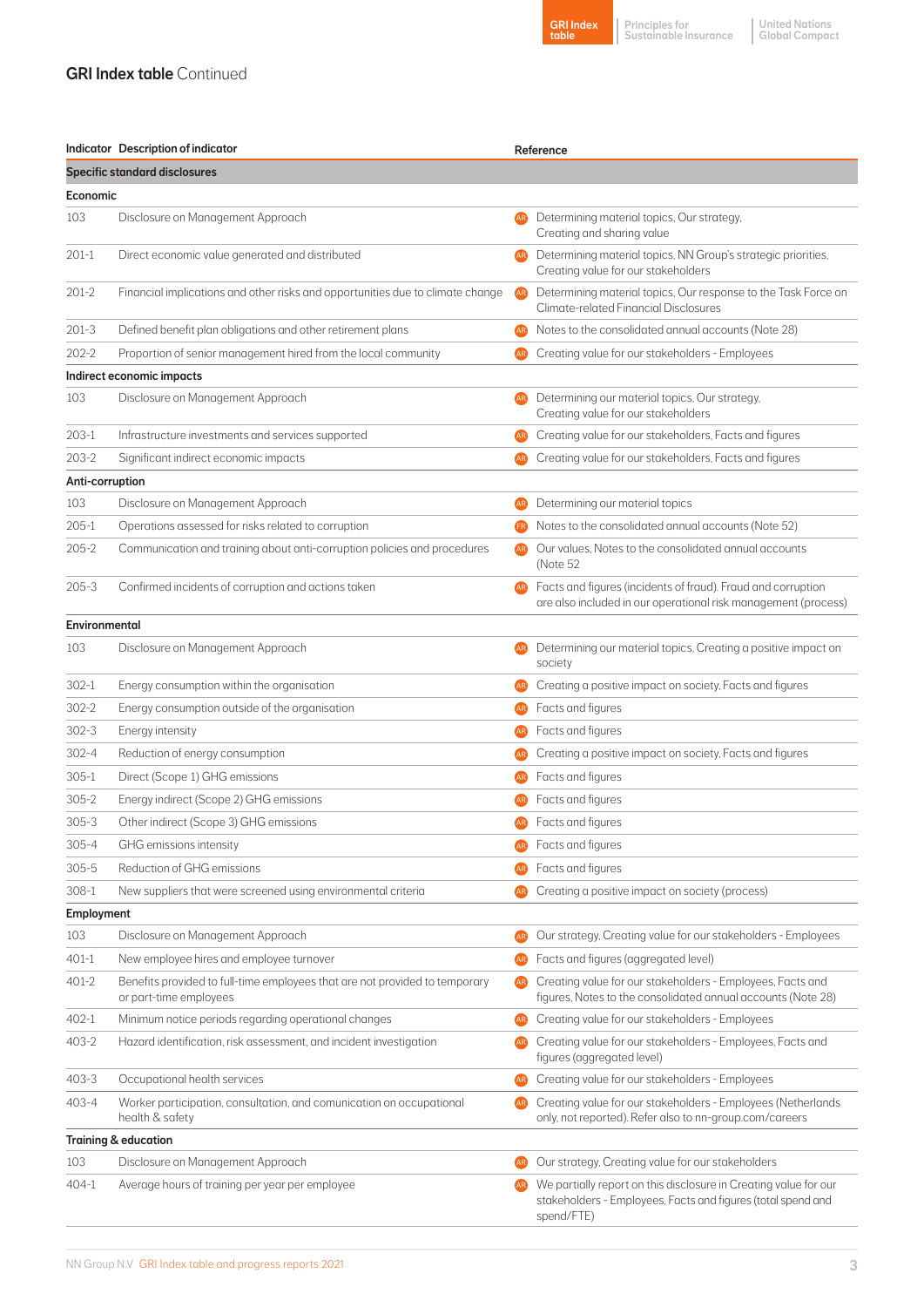#### **GRI Index table Continued**

|       | <b>GRI Index</b> |
|-------|------------------|
| table |                  |

Principles for Sustainable Insurance

United Nations Global Compact

|                         | Indicator Description of indicator                                                                                                                                       |                | Reference                                                                                                                                                            |  |  |
|-------------------------|--------------------------------------------------------------------------------------------------------------------------------------------------------------------------|----------------|----------------------------------------------------------------------------------------------------------------------------------------------------------------------|--|--|
| $404 - 2$               | Programmes for upgrading employee skills and transition assistance programmes                                                                                            |                | Creating value for our stakeholders - Employees,<br>Facts and figures                                                                                                |  |  |
| $404 - 3$               | Percentage of employees receiving regular performance and career<br>development reviews                                                                                  | AR.            | Facts and figures                                                                                                                                                    |  |  |
|                         | Diversity & equal opportunities                                                                                                                                          |                |                                                                                                                                                                      |  |  |
| 103                     | Disclosure on Management Approach                                                                                                                                        |                | Determining our material topics,<br>Our strategy, Creating value for our stakeholders - Employees                                                                    |  |  |
| 405-1                   | Diversity of governance bodies and employees                                                                                                                             | AR <sup></sup> | Creating value for our stakeholders - Employees, How we are<br>organised, Facts and figures, Corporate governance                                                    |  |  |
| 412-2                   | Employee training on human rights policies or procedures                                                                                                                 | <b>AR</b>      | Stakeholder engagement and international commitments                                                                                                                 |  |  |
| 412-3                   | Significant investment agreements and contracts that include human<br>rights clauses or that underwent human rights screening                                            |                | Responsible investment, Facts and figures, NN Investment<br>Partners' Responsible Investing Report 2021                                                              |  |  |
|                         | Local communities                                                                                                                                                        |                |                                                                                                                                                                      |  |  |
| 103                     | Disclosure on Management Approach                                                                                                                                        | AR.            | Our strategy, Creating value for our stakeholders - Society                                                                                                          |  |  |
| 413-1                   | Operations with local community engagement, impact assessments,<br>and development programmes                                                                            |                | Creating value for our stakeholders - Society, Facts and figures                                                                                                     |  |  |
| <b>FS14</b>             | Initiatives to improve access to financial services for disadvantaged people                                                                                             | AR)            | Creating value for our stakeholders - Customers, Society,                                                                                                            |  |  |
|                         |                                                                                                                                                                          |                | Facts and figures                                                                                                                                                    |  |  |
| $414 - 1$               | New suppliers that were screened using social criteria                                                                                                                   | <b>AR</b>      | Creating value for our stakeholders - Society (process)                                                                                                              |  |  |
|                         | Marketing & product and service labeling                                                                                                                                 |                |                                                                                                                                                                      |  |  |
| <b>DMA</b><br>(FS15)    | Policies for the fair design of financial products and services                                                                                                          |                | Determining our material topics, Creating value for our<br>stakeholders - Customers                                                                                  |  |  |
| <b>DMA</b><br>(FS16)    | Initiatives to enhance financial literacy by type of beneficiary                                                                                                         |                | Creating value for our stakeholders, Customers, Society                                                                                                              |  |  |
| 417-1                   | Requirements for product and service information and labeling                                                                                                            | AR)            | Creating value for our stakeholders - Customers                                                                                                                      |  |  |
| $417 - 2$               | Incidents of non-compliance concerning product and service<br>information and labeling                                                                                   |                | Creating value for our stakeholders - Customers (process)                                                                                                            |  |  |
| $417 - 3$               | Incidents of non-compliance concerning marketing communications                                                                                                          |                | Creating value for our stakeholders - Customers, Notes to the<br>consolidated annual accounts (Note 45)                                                              |  |  |
| <b>Customer privacy</b> |                                                                                                                                                                          |                |                                                                                                                                                                      |  |  |
| $418 - 1$               | Substantiated complaints concerning breaches of customer privacy<br>and losses of customer data                                                                          |                | Determining our material topics (process, no data reported yet)                                                                                                      |  |  |
|                         | Socioeconomic compliance                                                                                                                                                 |                |                                                                                                                                                                      |  |  |
| 419-1                   | Non-compliance with laws and regulations in the social and<br>economic area                                                                                              | <b>AR</b>      | Legal proceedings                                                                                                                                                    |  |  |
| Product portfolio       |                                                                                                                                                                          |                |                                                                                                                                                                      |  |  |
| FS <sub>6</sub>         | Percentage of the portfolio for business lines by specific region, size                                                                                                  |                | Who we are, Our strategy - NN Group, Netherlands Life,<br>Netherlands Non-life, Banking, Insurance Europe, Japan Life,<br>Asset Management, Other                    |  |  |
| FS7                     | Monetary value of products and services designed to deliver a specific<br>social benefit for each business line, broken down by purpose                                  |                | Creating value for our stakeholders - Customers, Society,<br>Facts and figures                                                                                       |  |  |
| FS8                     | Monetary value of products and services designed to deliver a specific<br>environmental benefit for each business line, broken down by purpose                           |                | Creating value for our stakeholders - Customers, Society,<br>Facts and figures                                                                                       |  |  |
| Audit                   |                                                                                                                                                                          |                |                                                                                                                                                                      |  |  |
| DMA<br>(FS9)            | Coverage and frequency of audits to assess implementation<br>of environmental and social policies and risk assessment procedures                                         |                | Our approach to reporting                                                                                                                                            |  |  |
| Active ownership        |                                                                                                                                                                          |                |                                                                                                                                                                      |  |  |
| <b>DMA</b><br>(FS12)    | Voting policy(ies) applied to environmental or social issues for shares<br>over which the reporting organisation holds the right to vote shares<br>or advises on voting. | c              | Creating value for our stakeholders - Society, Facts and figures,<br>In society/Responsible investment, NN Investment Partners'<br>Responsible Investing Report 2021 |  |  |
| <b>FS 10</b>            | Percentage and number of companies held in the institutions portfolio<br>with which the reporting organisation has interacted on environmental<br>or social issues       |                | Creating value for our stakeholders - Society, Facts and figures,<br>NN Investment Partners' Responsible Investing Report 2021                                       |  |  |
| <b>FS 11</b>            | Percentage of assets subject to positive and negative environmental<br>or social screening                                                                               |                | Creating value for our stakeholders - Society, Facts and figures,<br>NN Investment Partners' Responsible Investing Report 2021                                       |  |  |
|                         |                                                                                                                                                                          |                |                                                                                                                                                                      |  |  |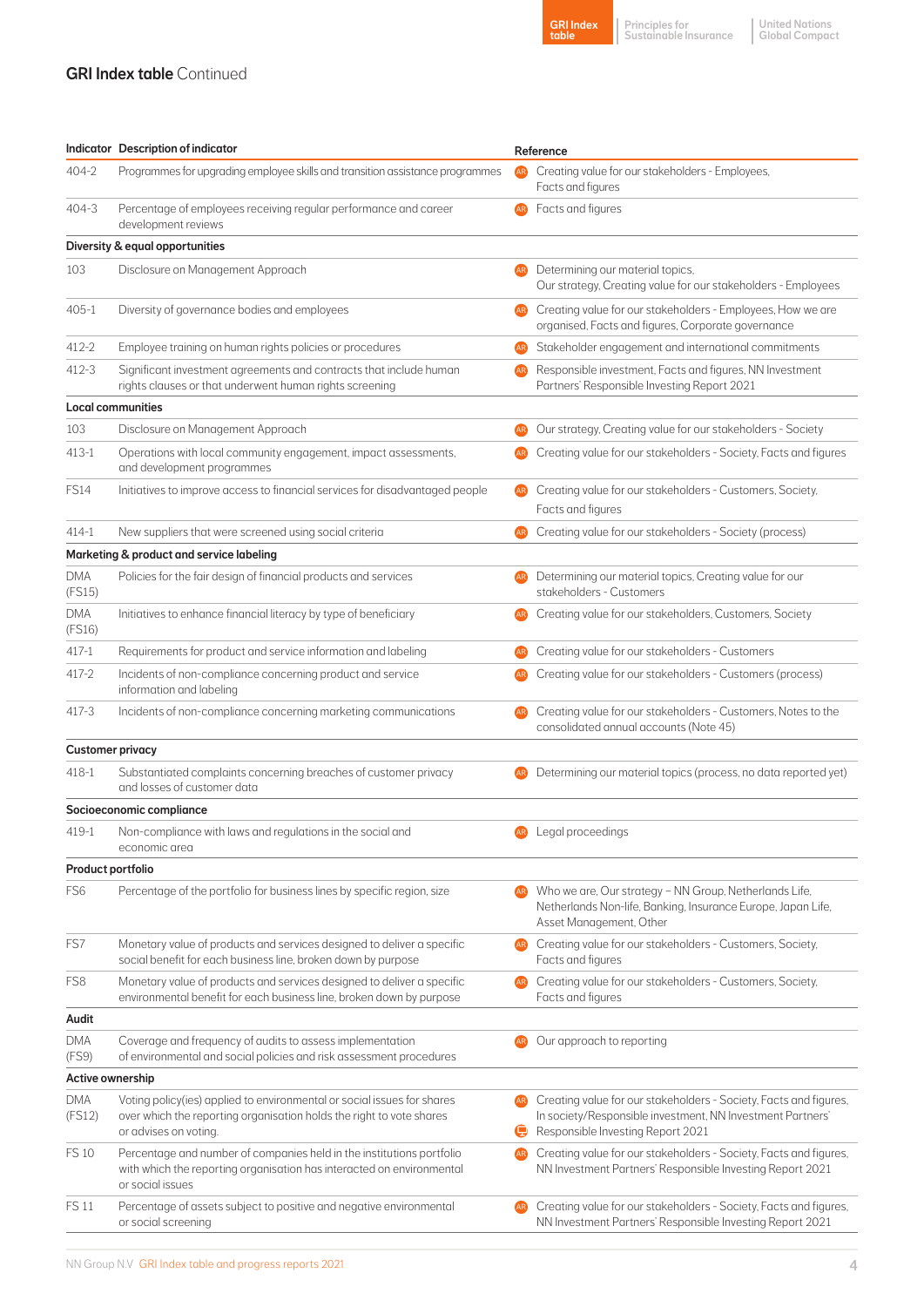

## GRI Index table - Tax

In 2019, the Global Reporting Initiative launched the 207 Tax standard, which is the first global standard for comprehensive tax disclosure at the country-by-country level. As from 2021, the 207 Tax standard is effective and NN Group is guided by this standard in reporting on its tax position. The below index table services as a reference from the GRI 207 Tax Disclosure to the relevant sections in our 2021 Total tax Contribution, Annual Report, and our corporate website.

## GRI 207: Tax 2019

| Reference                                             |                                                   |  |
|-------------------------------------------------------|---------------------------------------------------|--|
|                                                       | AR Annual Report                                  |  |
|                                                       | <b>Total Tax Contribution Report</b><br><b>TC</b> |  |
|                                                       | NN NN Group website                               |  |
|                                                       |                                                   |  |
|                                                       |                                                   |  |
| Indicator Description of indicator                    | Reference                                         |  |
| 207-1 Approach to tax                                 |                                                   |  |
| 007.1 a Adoosiyatiga afita gaayoo dabto tariisahadaan |                                                   |  |

| $207-1a$    | A description of the approach to tax, including:                                                                                                   |           |                                                   |
|-------------|----------------------------------------------------------------------------------------------------------------------------------------------------|-----------|---------------------------------------------------|
| 207-1 ai    | Publicly available tax strategy                                                                                                                    | <b>NN</b> | In society/NN's Approach to tax/Group Tax charter |
| 207-1 a ii  | Approvement and review of tax strategy                                                                                                             | <b>TC</b> | Our Approach to tax                               |
| 207-1 a iii | The approach to regulatory compliance                                                                                                              | <b>TC</b> | Our Approach to tax                               |
|             | 207-1 a iv Link between approach to tax and the company's business and sustainable<br>development strategies                                       | <b>TC</b> | Our Approach to tax                               |
|             | 207-2 Tax Governance, control and risk management                                                                                                  |           |                                                   |
| $207 - 2a$  | A description of the tax governance and control framework, including:                                                                              |           |                                                   |
| 207-2 a i   | The governance body or executive-level position within the organization<br>accountable for compliance with the tax strategy                        |           | In society/NN's Approach to tax/Group Tax charter |
| 207-2 a ii  | How the approach to tax is embedded within the organization                                                                                        | <b>NN</b> | In society/NN's Approach to tax/Group Tax charter |
| 207-2 a iii | The approach to tax risks, including how risks are identified, managed, and<br>monitored                                                           | <b>NN</b> | In society/NN's Approach to tax/Group Tax charter |
|             | 207-2 a iv How compliance with the tax governance and control framework is evaluated                                                               | <b>NN</b> | In society/NN's Approach to tax/Group Tax charter |
| 207-2 b     | A description of the mechanisms for reporting concerns about unethical or<br>unlawful behavior and the organization's integrity in relation to tax | <b>AR</b> | Our Code of Conduct and other policies            |
| 207-2 с     | A description of the assurance process for disclosures on tax and, if applicable,<br>a reference to the assurance report, statement, or opinion    | <b>AR</b> | Page 47                                           |
|             | 207-3 Stakeholder engagement and management of concerns related to tax                                                                             |           |                                                   |
|             | The reporting organisation shall report the following information                                                                                  |           |                                                   |
| $207 - 3a$  | A description of the tax governance and control framework, including:                                                                              |           |                                                   |
| 207-3i      | The approach to engagement with tax authorities                                                                                                    | <b>TC</b> | Our Approach to tax                               |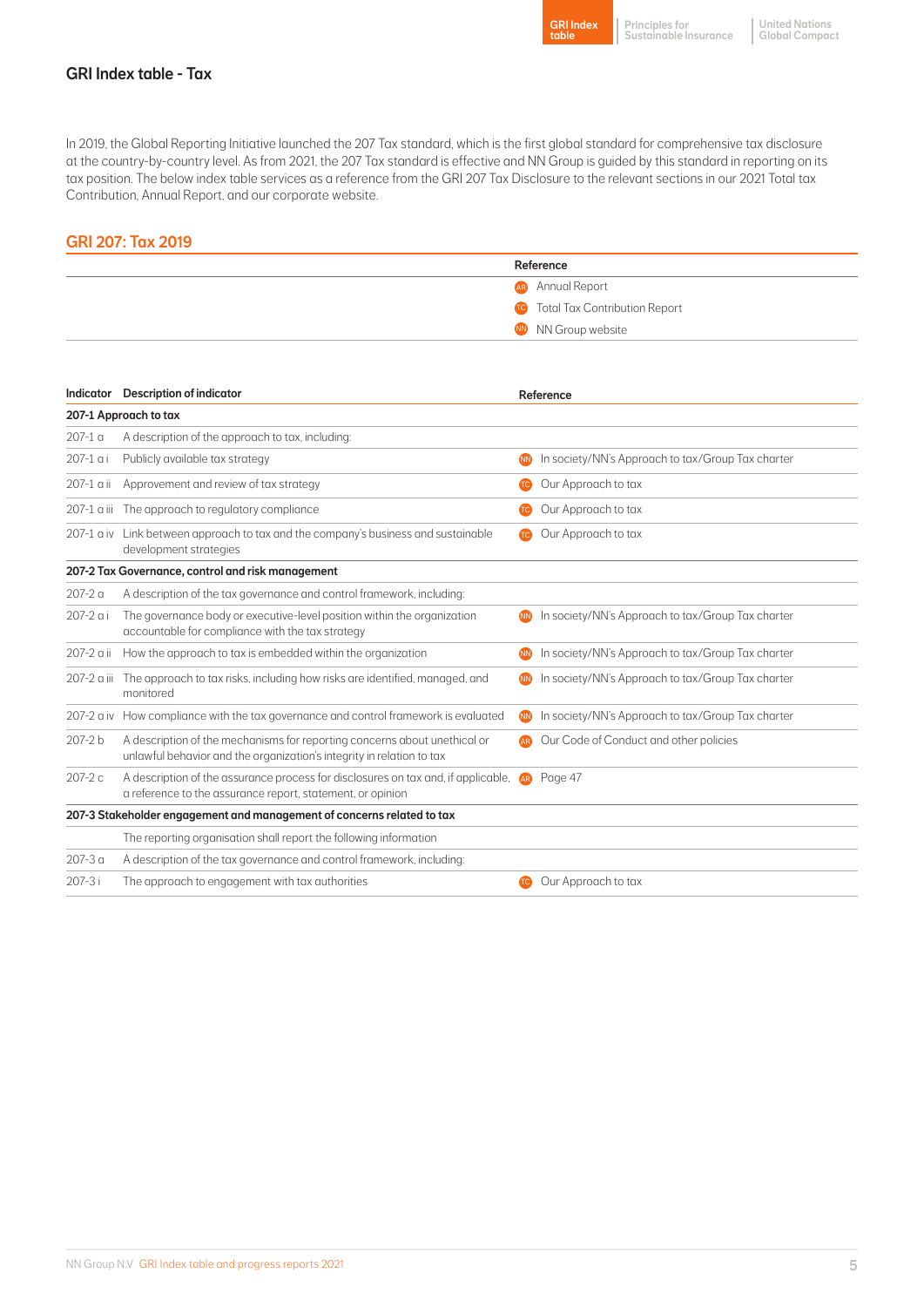### **GRI Index table - Tax Continued**



Principles for Sustainable Insurance

United Nations Global Compact

| Indicator | <b>Description of indicator</b>                                                                                                                                             | Reference |                                               |
|-----------|-----------------------------------------------------------------------------------------------------------------------------------------------------------------------------|-----------|-----------------------------------------------|
| 207-3 ii  | The approach to public policy advocacy on tax                                                                                                                               |           | Our Approach to tax                           |
| 207-3 iii | The processes for collecting and considering the views and                                                                                                                  | <b>te</b> | Our Approach to tax                           |
|           | 207-4 County by Country reporting                                                                                                                                           |           |                                               |
|           | The reporting organisation shall report the following information                                                                                                           |           |                                               |
| 207-4 a   | All tax jurisdictions where the entities included in the organisation's audited<br>consolidated financial statements are resident for tax purposes                          | <b>te</b> | Corporate Income Tax in the Annual Accounts   |
| 207-4 b   | For each tax jurisdiction reported in Disclosure 207-4-a:                                                                                                                   | <b>TC</b> | Corporate Income Tax in the Annual Accounts   |
| 207-4 bi  | Names of the resident entities                                                                                                                                              | <b>TC</b> | Corporate Income Tax in the Annual Accounts   |
|           | 207-4 b ii Primary activities of the organisation                                                                                                                           | œ         | Corporate Income Tax in the Annual Accounts   |
|           | 207-4 b iii Number of employees, and the basis of calculation of this number                                                                                                | <b>TC</b> | Corporate Income Tax in the Annual Accounts   |
|           | 207-4 b iv Revenues from third-party sales                                                                                                                                  | <b>TC</b> | Not specified                                 |
|           | 207-4 b v Revenues from intra-group transactions with other tax jurisdictions                                                                                               | <b>TC</b> | Not specified                                 |
|           | 207-4 b vi Profit/loss before tax                                                                                                                                           | <b>TC</b> | Corporate Income Tax in the Annual Accounts   |
|           | 207-4 b vii Tangible assets other than cash and cash equivalents                                                                                                            | <b>TC</b> | Corporate Income Tax in the Annual Accounts   |
|           | 207-4 b viii Corporate income tax paid on a cash basis                                                                                                                      | <b>TC</b> | Corporate Income Tax in the Annual Accounts   |
|           | 207-4 b ix Corporate income tax accrued on profit/loss                                                                                                                      | <b>TC</b> | Corporate Income Tax in the Annual Accounts   |
|           | 207-4 b x Reasons for the difference between corporate income tax accrued on profit/<br>loss and the tax due if the statutory tax rate is applied to profit/loss before tax | <b>Te</b> | Corporate Income Tax in the Annual Accounts   |
| 207-4 c   | The time period covered by the information reported in Disclosure 207-4                                                                                                     | <b>TC</b> | Corporate Income Tax in the Annual Accounts   |
|           | 207-4 Reporting recommendation                                                                                                                                              |           |                                               |
| 2.3.1     | Total employee remuneration                                                                                                                                                 | <b>AR</b> | Section 28                                    |
| 2.3.2     | Taxes withheld and paid on behalf of employees                                                                                                                              |           | Total Tax contribution 2021                   |
| 2.3.3     | Taxes collected from customers on behalf of a tax authority                                                                                                                 | <b>TC</b> | Total Tax contribution 2021                   |
| 2.3.4     | Industry-related and ther taxes or payments to governments                                                                                                                  |           | Banking tax currently not in scope of the TTC |
| 2.3.5     | Significant uncertain tax positions                                                                                                                                         |           | Not applicable                                |
| 2.3.6     | Balance of intra-company debt held by entities in the tax jurisdiction, and the<br>basis of calculation of the interest rate paid on the debt                               |           | Not specified                                 |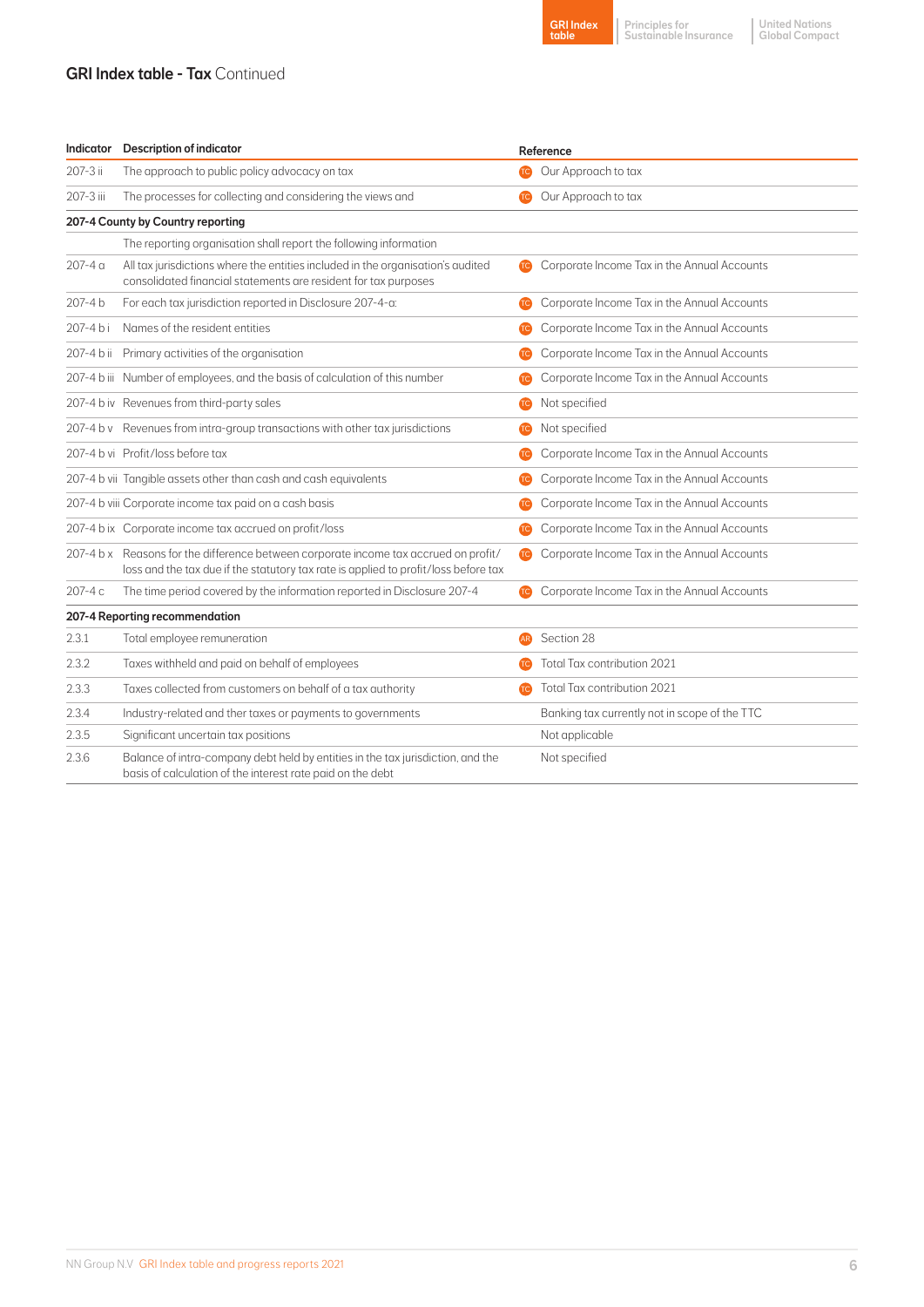# Principles for Sustainable Insurance Progress report 2021

| In June 2012, we became a founding signatory of the<br>UN Principles for Sustainable Insurance. We report on our<br>progress in implementing the principles in our business operations<br>throughout the NN Group Annual Report. |                                                                                                                                     | The overview below provides a selection of examples<br>from this progress, including references to the relevant<br>pages in the report.<br><b>AR</b> Annual Report<br>NN Group website                                                                                                                                   |  |
|----------------------------------------------------------------------------------------------------------------------------------------------------------------------------------------------------------------------------------|-------------------------------------------------------------------------------------------------------------------------------------|--------------------------------------------------------------------------------------------------------------------------------------------------------------------------------------------------------------------------------------------------------------------------------------------------------------------------|--|
| Our commitment                                                                                                                                                                                                                   | Our goals                                                                                                                           | Our progress 2021                                                                                                                                                                                                                                                                                                        |  |
| We will embed in our decision-making<br>environmental, social and governance<br>issues, relevant to our business                                                                                                                 | Increase ESG-integrated Assets under<br>Management (80% by 2023)                                                                    | Percentage of ESG-integrated Assets under Management<br>increased to 91% (from 74% at year-end 2020)<br>Repages 14-15, 28-29, 44-46, 128                                                                                                                                                                                 |  |
|                                                                                                                                                                                                                                  | Maintain an up-to-date environmental<br>and social risk policy framework                                                            | Building on the NN Group Responsible Investment<br>Framework policy, we target a net-zero carbon proprietary<br>investment portfolio by 2050 and formulated intermediate<br>steps for 2025 and 2030 to achieve this goal Also in other<br>business activities and policies, we integrate e.g. climate-<br>related risks. |  |
|                                                                                                                                                                                                                                  |                                                                                                                                     | AR pages 44-46, 59-60, 61-76                                                                                                                                                                                                                                                                                             |  |
|                                                                                                                                                                                                                                  |                                                                                                                                     | www.nn-group.com/Sustainability                                                                                                                                                                                                                                                                                          |  |
|                                                                                                                                                                                                                                  | Develop a set of ambitions, goals and<br>performance indicators for our insurance<br>and asset management business                  | We published our new target to increase investments in<br>climate solutions by at least EUR 6 billion by 2030.<br>AR pages 11-15                                                                                                                                                                                         |  |
| We will work together with clients<br>and business partners to raise<br>awareness of environmental, social                                                                                                                       | Grow the Assets under Management<br>in sustainable and impact strategies                                                            | Assets under Management in sustainable and impact<br>strategies increased with 30% to EUR 37.9 billion,<br>compared to 2020                                                                                                                                                                                              |  |
| and governance issues, manage risk<br>and develop solutions                                                                                                                                                                      |                                                                                                                                     | AR pages 44-46, 50-52, 128<br>www.nnip.com/en-INT/professional/asset-<br>management/responsible-investing                                                                                                                                                                                                                |  |
|                                                                                                                                                                                                                                  | Manage our direct footprint and review<br>our procurement process in order to create<br>more sustainable practices                  | Carbon emissions from our business operations decreased<br>by 20%/FTE compared to 2020. NN Group continued the<br>embedding of sustainability in the procurement policy and<br>process.                                                                                                                                  |  |
|                                                                                                                                                                                                                                  |                                                                                                                                     | AR pages 47, 50-52, 131                                                                                                                                                                                                                                                                                                  |  |
| We will work together with<br>governments, regulators and other<br>key stakeholders to promote                                                                                                                                   | Engage with stakeholders on general<br>developments or more specific issues                                                         | We entered into dialogue with various stakeholders on<br>different topics. More in particular, we joined the Net-Zero<br>Insurance Alliance in 2021                                                                                                                                                                      |  |
| widespread action across society                                                                                                                                                                                                 |                                                                                                                                     | AR pages 9, 59-60                                                                                                                                                                                                                                                                                                        |  |
| on environmental, social and<br>governance issues                                                                                                                                                                                |                                                                                                                                     | We also published several reports on sustainability topics<br>www.nn-group.com; www.nnip.com                                                                                                                                                                                                                             |  |
|                                                                                                                                                                                                                                  | Promote responsible insurance and asset<br>management amongst key stakeholders                                                      | We are an active member of various (inter) national<br>organisations and networks. NN is a (board) member of the<br>Institutional Investors Group on Climate Change, and the<br>UN Global Compact Netherlands.                                                                                                           |  |
|                                                                                                                                                                                                                                  |                                                                                                                                     | AR pages 59-60                                                                                                                                                                                                                                                                                                           |  |
|                                                                                                                                                                                                                                  |                                                                                                                                     | www.nn-group.com/In-society/Governance-<br>memberships-and-endorsements.htm                                                                                                                                                                                                                                              |  |
|                                                                                                                                                                                                                                  |                                                                                                                                     | We aim to contribute to positive change as we support<br>investee companies to seek improvement in ESG policies<br>and practices                                                                                                                                                                                         |  |
|                                                                                                                                                                                                                                  |                                                                                                                                     | AR pages 44-46, 128<br>www.nnip.com/en-INT/professional/asset-<br>management/responsible-investing                                                                                                                                                                                                                       |  |
|                                                                                                                                                                                                                                  | Create positive change in the communities<br>where we operate by supporting people to<br>improve their financial wellbeing and help | 21,525 people reached in 2021 through NN Future Matters<br>programme. Total funds donated in 2021 to charitable<br>organisations was EUR 4.3 million.                                                                                                                                                                    |  |
|                                                                                                                                                                                                                                  | them overcome adversity. Reach out to at<br>least 100,000 young people by 2020                                                      | AR pages 48-49, 51-52, 130<br>www.nn-group.com/In-society.htm                                                                                                                                                                                                                                                            |  |
| We will demonstrate accountability<br>and transparency in regularly<br>disclosing publicly on our progress<br>in implementing the principles                                                                                     | Ensure public disclosure of our non-<br>financial objectives, and the progress<br>we make, in our annual reporting                  | NN Group published our 2021 Annual Report This table<br>serves as a cross-reference to the relevant sections in these<br>reports and our website.                                                                                                                                                                        |  |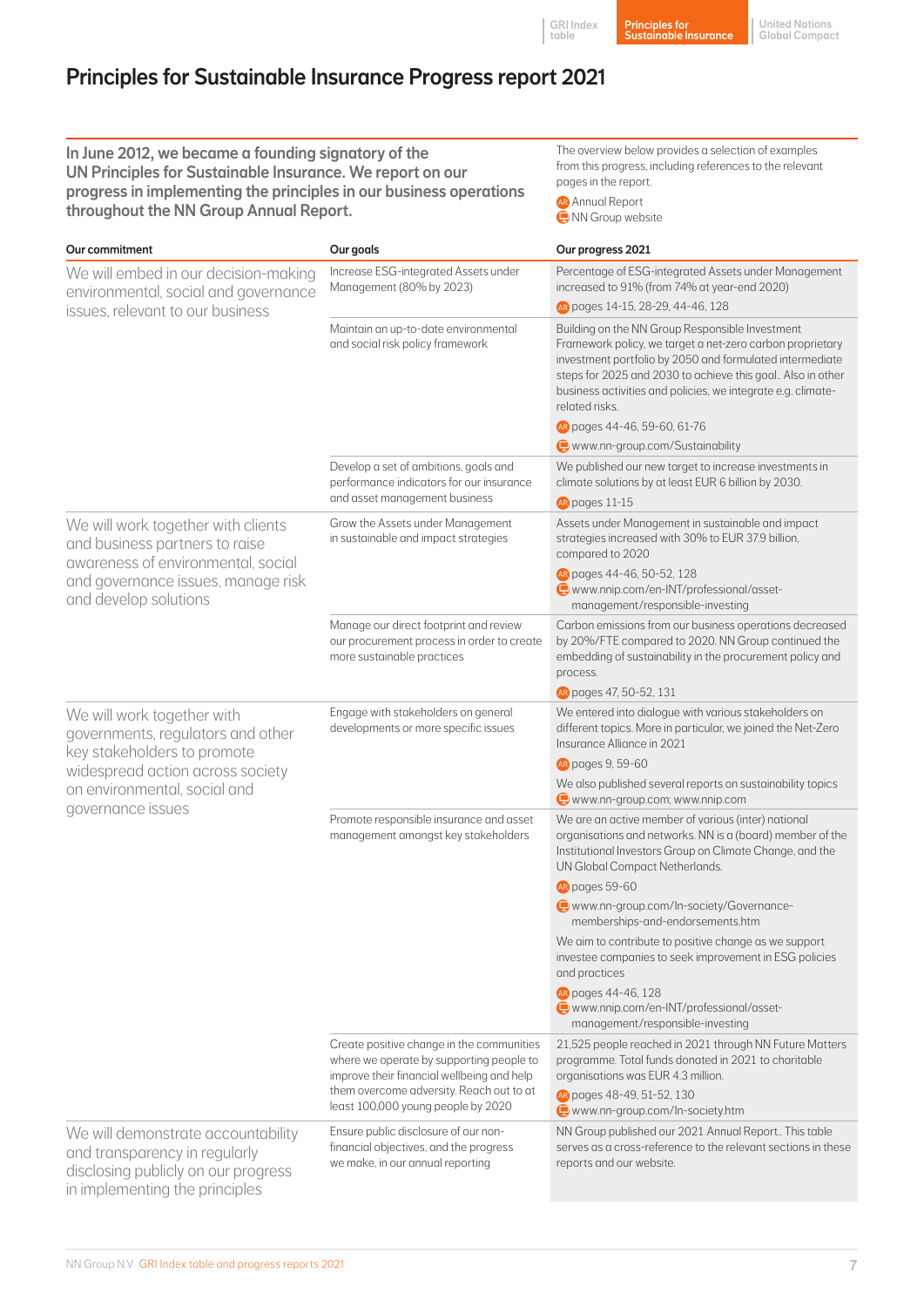# United Nations Global Compact Progress report 2021

| <b>UN Global Compact</b>                                                                                                                                             | <b>NN Group commitment</b>                                                                                                                                                                                                                                                                                                                                                                                                                                                                                                                                                                                          | Performance                                                                                                                                                                                                                                                                                                                                                                                                                                                                                                                                                                                   |
|----------------------------------------------------------------------------------------------------------------------------------------------------------------------|---------------------------------------------------------------------------------------------------------------------------------------------------------------------------------------------------------------------------------------------------------------------------------------------------------------------------------------------------------------------------------------------------------------------------------------------------------------------------------------------------------------------------------------------------------------------------------------------------------------------|-----------------------------------------------------------------------------------------------------------------------------------------------------------------------------------------------------------------------------------------------------------------------------------------------------------------------------------------------------------------------------------------------------------------------------------------------------------------------------------------------------------------------------------------------------------------------------------------------|
| Principle 1<br>Business should support and respect the protection<br>of internationally proclaimed human rights                                                      | The NN statement of Living our Values includes<br>the commitment to respect human rights.<br>Human rights are an integral part of NN Group's<br>Responsible Investment Framework policy that<br>applies to all asset classes.<br>We ask our suppliers to agree to comply with<br>the UNGC principles that promote human rights,<br>fair labour practices, environmental protection,<br>and anti-corruption.<br>NN Group is a member of various international<br>networks and initiatives.                                                                                                                           | Living our Values programme<br>Corporate Human Rights Statement (2017)<br>NN Group Responsible Investment Framework<br>policy including norms-based criteria. NN is an<br>active participant within the ICSR covenant for the<br>Dutch insurance sector, aiming to strengthen ESG<br>due diligence in line with the OECD Guidelines and<br>the Principles for Business and Human Rights.<br>Procurement Policy and Supplier Code of Conduct<br>NN Group memberships<br>B pages 34-39, 37-39, 44-49, 53-55, 59-60<br>$w$ www.nn-group.com                                                      |
| Principle 2<br>Business should ensure that they are not complicit<br>in human rights abuses                                                                          | The NN statement of Living our Values includes<br>the commitment to respect human rights.<br>Human rights are an integral part of NN Group's<br>Responsible Investment Framework policy that<br>applies to all asset classes.<br>We ask our suppliers to agree to comply with<br>the UNGC principles that promote human rights,<br>fair labour practices, environmental protection,<br>and anti-corruption.<br>NN Group is a member of various international<br>networks and initiatives.                                                                                                                           | Living our Values programme<br>Corporate Human Rights Statement (2017)<br>NN Group Responsible Investment Framework<br>policy including norms-based criteria. NN is an<br>active participant within the ICSR covenant for the<br>Dutch insurance sector, aiming to strengthen ESG<br>due diligence in line with the OECD Guidelines and<br>the Principles for Business and Human Rights.<br>Procurement Policy and Supplier Code of Conduct<br>NN Group memberships<br>AR pages 34-39, 37-39, 44-49, 53-55, 59-60<br>$\Box$ www.nn-group.com                                                  |
| Principle 3/ILO Conventions 87 and 98<br>Business should uphold the freedom of association<br>and the effective recognition of the right to<br>collective bargaining | The NN statement of Living our Values includes<br>the commitment to respect human rights, advocate<br>equal opportunities and encourage diversity<br>of thinking.<br>At NN Group, we uphold the freedom of association<br>for all our employees and recognise the right to<br>collective bargaining<br>Human rights are an integral part of NN Group's<br>Responsible Investment Framework policy and<br>applies to all asset classes.<br>We ask our suppliers to agree to comply with<br>the UNGC principles that promote human rights,<br>fair labour practices, environmental protection<br>and anti-corruption. | Living our Values programme<br>Corporate Human Rights Statement (2017). In<br>2020, we launched the NN Statement on Diversity<br>& Inclusion and appointed a dedicated D&I<br>specialist.<br>Human Capital Policy. At the time of publication,<br>discussions with the trade unions on a new<br>collective labour agreement (CLA) for the<br>Netherlands were ongoing<br>NN Group Responsible Investment Framework<br>policy, including norms-based criteria<br>Procurement Policy and Supplier Code of Conduct<br>AR pages 34-39, 37-39, 44-49, 53-55, 59-60<br>$\bigoplus$ www.nn-group.com |
| Principle 4/ILO Conventions 29 and 105<br>Business should support the elimination of all forms<br>of forced and compulsory labour                                    | The NN statement of Living our Values includes<br>the commitment to respect human rights.<br>Human rights are an integral part of NN Group's<br>Responsible Investment Framework policy and<br>applies to all asset classes.<br>We ask our suppliers to agree to comply with<br>the UNGC principles that promote human rights,<br>fair labour practices, environmental protection<br>and anti-corruption.                                                                                                                                                                                                           | Living our Values programme<br>Corporate Human Rights Statement (2017)<br>NN Group Responsible Investment Framework<br>policy, including norms-based criteria. NN IP<br>performs thematic engagement on Decent work.<br>Procurement Policy and Supplier Code of Conduct<br>AR pages 44-49, 53-55<br>www.nn-group.com                                                                                                                                                                                                                                                                          |
| Principle 5/ILO Conventions 138 and 182<br>Business should support the effective abolition<br>of child labour                                                        | The NN statement of Living our Values includes<br>the commitment to respect human rights.<br>Human rights are an integral part of NN Group's<br>Responsible Investment Framework policy and<br>applies to all asset classes.<br>We ask our suppliers to agree to comply with the<br>UNGC principles that promote human rights, fair<br>labour practices, environmental protection and<br>anti-corruption.                                                                                                                                                                                                           | Living our Values programme<br>Corporate Human Rights Statement (2017)<br>NN Group Responsible Investment Framework<br>policy, including norms-based criteria.NN IP<br>performs thematic engagement on Decent work.<br>Procurement Policy and Supplier Code of Conduct<br>AR pages 44-49, 53-55<br>www.nn-group.com                                                                                                                                                                                                                                                                           |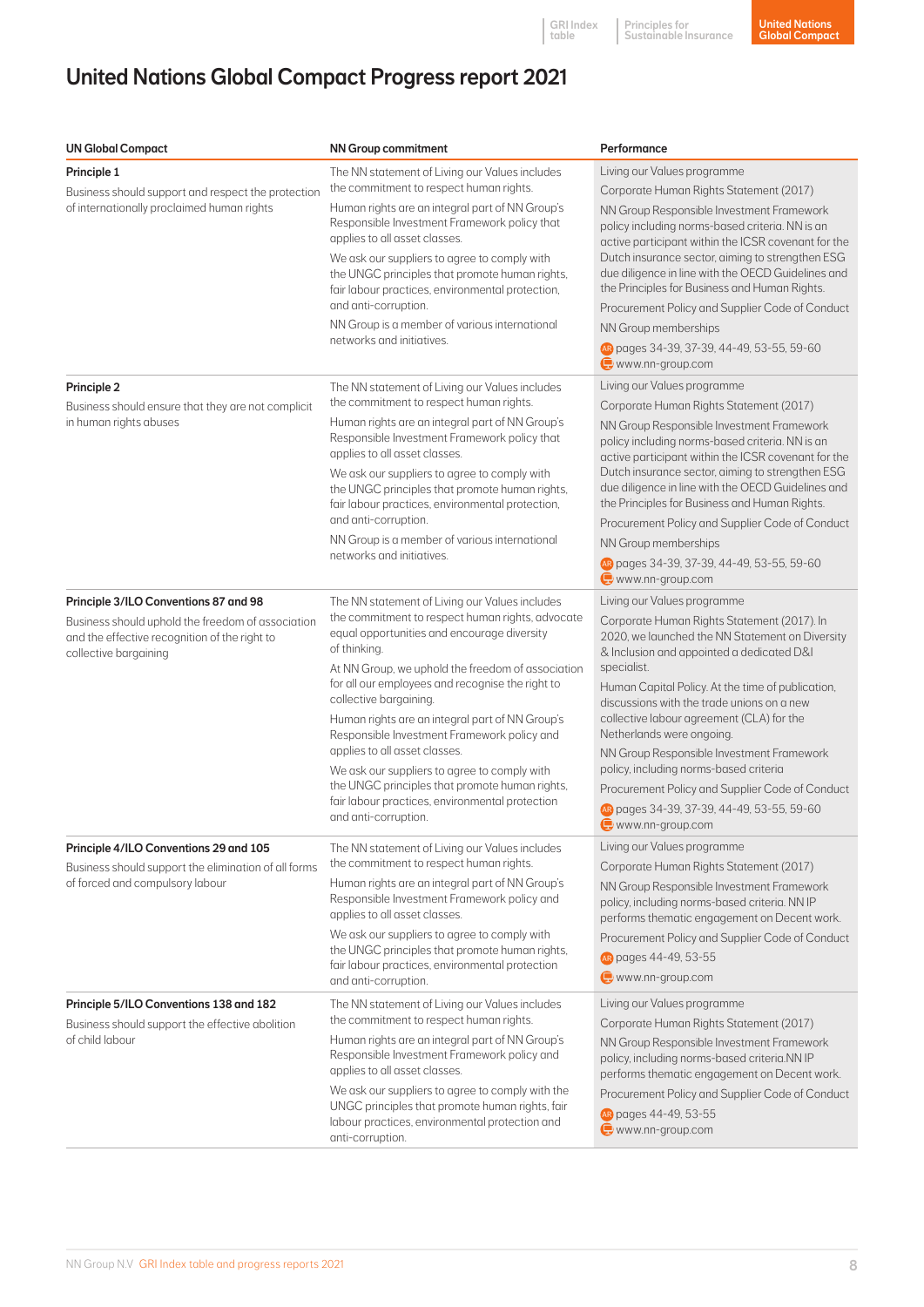Principles for Sustainable Insurance GRI Index table

## United Nations Global Compact Progress report 2021 Continued

| <b>UN Global Compact</b>                                                                                                                           | <b>NN Group commitment</b>                                                                                                                                                                                                                                                                                                                                                                                                                                       | Performance                                                                                                                                                                                                                                                                                                                                                                                                                                                                                                                                                                                                                                                                                                                                                |
|----------------------------------------------------------------------------------------------------------------------------------------------------|------------------------------------------------------------------------------------------------------------------------------------------------------------------------------------------------------------------------------------------------------------------------------------------------------------------------------------------------------------------------------------------------------------------------------------------------------------------|------------------------------------------------------------------------------------------------------------------------------------------------------------------------------------------------------------------------------------------------------------------------------------------------------------------------------------------------------------------------------------------------------------------------------------------------------------------------------------------------------------------------------------------------------------------------------------------------------------------------------------------------------------------------------------------------------------------------------------------------------------|
| Principle 6/ILO Conventions 100 and 111<br>Business should support the elimination of<br>discrimination in respect of employment<br>and occupation | The NN statement of Living our Values includes<br>the commitment to respect human rights.<br>At NN Group, we believe it is right for the<br>composition of our workforce to reflect that<br>of society and for our people to bring a diversity<br>of talents, beliefs and perceptions to their work.                                                                                                                                                             | Living our Values programme<br>Corporate Human Rights Statement (2017)<br>Human Capital Policy, In 2020, we launched<br>the NN Statement on Diversity & Inclusion and<br>appointed a dedicated D&I specialist. Decent<br>work is one of NN IP's thematic engagements.<br><b>B</b> pages 37-39, 44-47, 53-55<br>$\bullet$ www.nn-group.com                                                                                                                                                                                                                                                                                                                                                                                                                  |
| Principle 7<br>Business should support a precautionary approach<br>to environmental challenges                                                     | The NN statement of Living our Values includes<br>the commitment to respect each other and the<br>world we live in<br>NN Group's Responsible Investment Framework<br>policy aims to mitigate environmental and social<br>risk of our investment activities.<br>NN Group's environmental approach aims<br>to minimise the environmental impact of our<br>own operations.<br>NN Group's Procurement Policy includes<br>environmental aspects.                      | NN statement of Living our Values<br>Building on the NN Group Responsible Investment<br>Framework policy (including our Statement on<br>Coal) we launched our ambition to accelerate the<br>transition to a sustainable economy by targeting a<br>net-zero carbon proprietary investment portfolio<br>by 2050 and formulated intermediate steps for<br>2025 and 2030 to achieve this goal<br>Corporate Environmental Statement (2017)<br>Procurement Policy and Supplier Code of Conduct<br>AR pages 44-47, 51-52, 61-65, 66-76, 131-135<br>$\bigoplus$ www.nn-group.com                                                                                                                                                                                   |
| Principle 8<br>Business should undertake initiatives to promote<br>greater environmental responsibility                                            | The NN statement of Living our Values includes<br>the commitment to respect each other and the<br>world we live in.<br>NN Group's Responsible Investment Framework<br>policy aims to mitigate environmental and social<br>risk of our investment activities.<br>NN Group's Procurement Policy includes<br>environmental issues, this is to ensure<br>environmental sustainability.<br>NN Group is a member of various international<br>networks and initiatives. | Living our Values programme<br>Building on the NN Group Responsible Investment<br>Framework policy (including our Statement on<br>Coal,) we launched our ambition to accelerate<br>the transition to a sustainable economy by<br>targeting a net-zero carbon proprietary investment<br>portfolio by 2050 and formulated intermediate<br>steps for 2025 and 2030 to achieve this goal.<br>NN Investment Partners held 1,312 dialogues<br>with issuers on ESG factors (of which 29% on<br>environmental issues).<br>NN Investment Partners signed the Finance for<br>Biodiversity pledge.<br>Corporate Environmental Statement (2017)<br>Procurement Policy and Supplier Code of Conduct<br>AR pages 44-47, 51-52, 61-65, 66-76, 131-135<br>www.nn-group.com |
| Principle 9<br>Business should encourage the development and<br>diffusion of environmentally friendly technologies                                 | The NN statement of Living our Values includes<br>the commitment to respect each other and the<br>world we live in.<br>Grow assets under management in sustainable<br>and impact strategies, and expand related<br>product offering.                                                                                                                                                                                                                             | Living our Values programme<br>Further strengthened the NN Group Responsible<br>Investment Framework policy by publishing our<br>Statement on Coal.<br>Assets under Management in sustainable and<br>impact strategies increased with 30% compared<br>to 2020 to EUR 37.9bn. NN Investment Partners<br>expanded its green bond strategy, reaching a total<br>of EUR 4bn AuM at year-end 2021.<br>Repages 44-47, 51-52, 61-65, 66-76, 131-135<br>www.nn-group.com/In-society.htm; www.nnip.com                                                                                                                                                                                                                                                              |
| Principle 10<br>Business should work against corruption in all its<br>forms, including extortion and bribery                                       | The NN statement of Living our Values includes<br>the commitment to act with integrity.<br>NN Group has zero tolerance towards bribery<br>and corruption and has clear policies on this.<br>NN Group implements a Code of Conduct including<br>Financial Economic Crime (FEC).                                                                                                                                                                                   | Living our Values programme<br>Digital compliance dashboard in place bringing<br>together multiple data sources, facilitating<br>effective and efficient compliance monitoring.<br>Acknowledgement of NN Code of Conduct (100%)<br>Our Code of Conduct and other policies<br>AR pages 53-58, 61-65<br>www.nn-group.com/Who-we-are.htm                                                                                                                                                                                                                                                                                                                                                                                                                      |